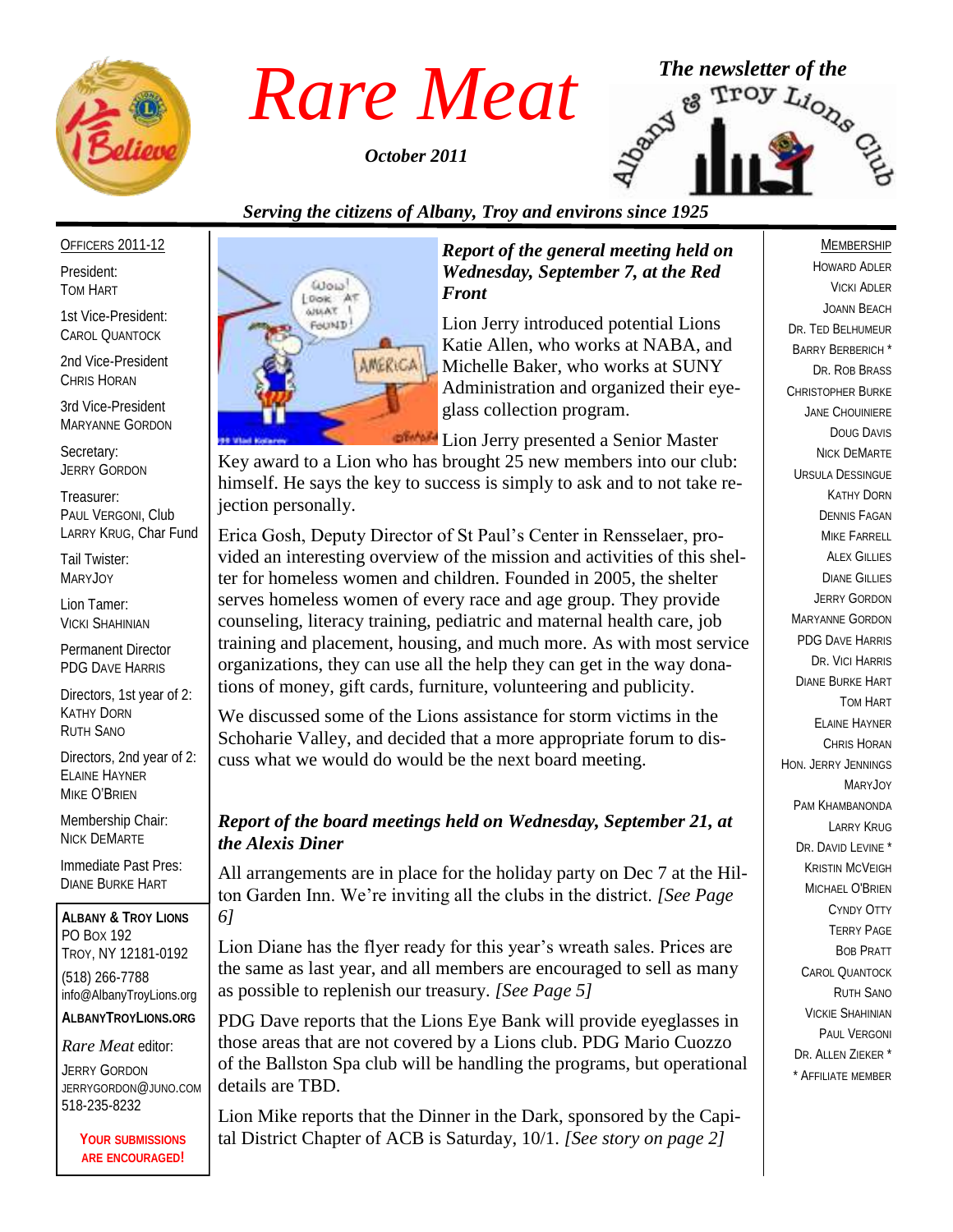We will again participate in the Victorian Stroll on Sunday, Dec. 4.

After a discussion about how we can best help the flood victims in our district, we voted to donate \$1500. We will purchase small-denomination gift cards and give them to the Town of Wright/Schoharie Valley Lions Club. They can decide who the most needy recipients are in their area. *[See below]*

We voted to purchase a \$50 ad to support the Capital District Chapter of the American Council of the Blind's Dinner in the Dark on Oct 1. *[See below]*

After the meeting, we got a request from a deaf, single mother-to-be who wants help buying a device that will provide visual and vibratory signals when her baby cries. Apparently, the device she wants is available at Walmart for about \$130. After evaluating her application and financial situation, the committee recommended that we pay \$65, half the required amount. The e-mail motion was passed.

#### *Our next meeting...*

Our next general meeting will be on **Wednesday, October 5**, 6 PM at the Red Front. Our guest speakers will be from the Hope Club (successor to Gilda's Club). The CEO will present an overview of the operation, and one of their members will give us his perspective. Please let Lion Jerry know whether you'll be there.

#### *Dues are Due…*

Lion Paul sent out dues notices early in July, at the start of the new Lions year, requesting that dues be paid by September 1. Unfortunately, 12 of you haven't paid yet (you know who you are). **PLEASE put your check in the mail TODAY!** Can't find your statement? It's \$65, payable to A&T Lions Club; mail it to Lion Paul Vergoni, 7 Davis Place, Latham, NY 12110-1181.

Remember that most of your \$65 goes to International, MD20 and District 20-Y2; we keep only \$4.

#### *Dinner in the Dark*

Sorry for the short notice, but **Saturday, October 1**, is the Dinner in the Dark sponsored by the Capital District Chapter of the American Council of the Blind. It's from 6-10 PM at the Albany Ramada Plaza Hotel, 3 Watervliet Ave Ext, Albany. For reservations or further information, call Kathy Casey at 462-9487.

#### *Visit to Schoharie*

On Wednesday, September 28, Lions Tom & Diane Hart and Maryanne & Jerry Gordon visited the Town of Wright/ Schoharie Valley Lions Club. KL Tom presented \$750 in Stewarts gift cards and a check for \$750, which the club will distribute locally. Also present at the meeting were 5 of our friends from the Mechanicville-Stillwater Lions Club, who gave them \$1000. In the picture are King Lions Tom Hart (A&T), Mary Barker (W-SV) and Kim Dumar (M-S).

The stories they tell of the devastation and loss are absolutely heart-breaking. They need so much of everything: from clothes and food to school supplies to home insulation before the winter sets in. To find out the latest status, keep an eye on the district web site: [20Y2Lions.org.](http://20Y2Lions.org)

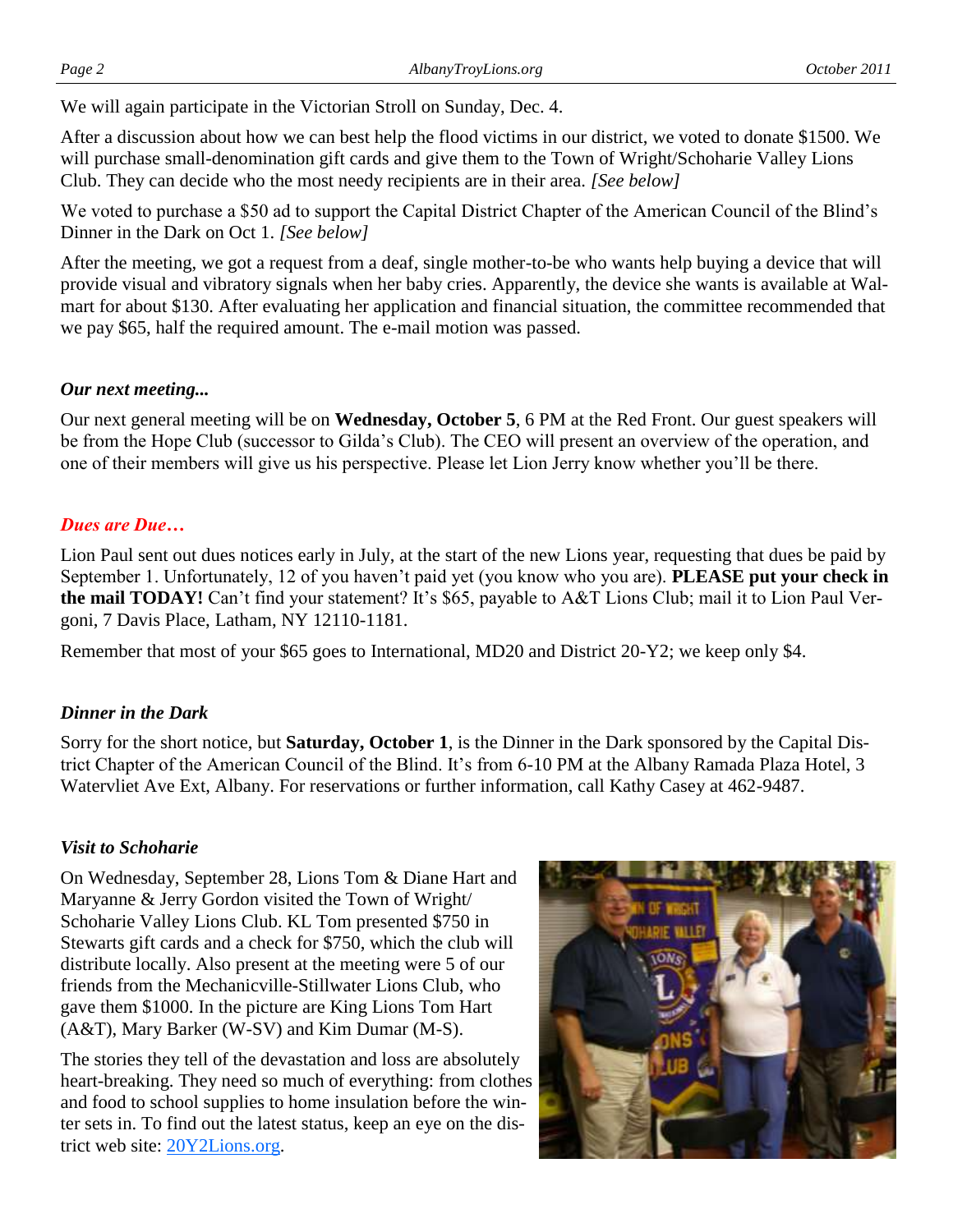#### *Boscov's "Friends Helping Friends" Fundraiser*

Here's how this works: Boscov's has given us a bunch of coupons that are good for up to 25% discount on anything you buy at Boscov's on **Tuesday, October 4**, at either their Colonie Center or Clifton Park store. We sell the coupons for \$5, which we keep. Contact Lion Diane to get your coupons, both for your own use and to sell to your friends, family and neighbors.

In addition, we'll have a table set up at the main entrance to each store on Oct. 4 from 1:30 to 5:30 PM to sell them to anyone going into the store. Lion Carol will be setting up the work schedule. Contact her at **cquantoc@nycap.rr.com** or 664-3901.



#### *Low-Vision Technology Fair*

On **Wednesday, October 19**, NABA's Low-Vision Technology Fair will be held from 10am-6pm at the Beltrone Living Center, 6 Winners Circle (off Wolf Rd) in Albany. We'll have an information table there, and we need folks to man it. Please contact Lion Carol (at **cquantoc@nycap.rr.com** or 664-3901) and let her know your availability.

The purpose of a "Low-Vision Technology Fair" is to showcase the latest in low-vision technologies designed to assist the visually impaired with reading and daily activities such as computer use, working, shopping and more. Low-vision technology companies will be demonstrating state-of-the-art products that help with low vision, and healthcare experts will present the latest in eye health research. Persons with vision difficulty as well as family members, caregivers, educators and healthcare professionals are encouraged to attend.

"Low Vision" is defined as a visual impairment that cannot be corrected by standard eyeglasses, contact lenses, medication, or surgery, and that interferes with the ability to perform everyday activities. Many Americans with low vision have difficulty reading mail, shopping, cooking, watching TV and even reading this article. Challenges associated with vision loss can seem overwhelming at times.

#### *On a more personal note …*

Laura and **Lion Paul Vergoni** just got back from a trip to Cape Cod, which was unfortunately shortened by a rainy weekend. Paul says, "While we have a great time on the Cape, I don't think there is anything newsworthy. We stayed in Mashpee, but ventured to Provincetown, Martha's Vineyard, Chatham, and other points of interest. As hard as we tried, we weren't able to eat all of the seafood on the Cape, and Laura did leave some items in the various shops we visited."

**Lion Diane Burke Hart** has opened a new business, "Treasures of the Hart", which is presently located at *AR-TIQUE CO-OP,* 1536 Crescent Road, Plaza 8 Shopping Center, Clifton Park, NY 12065. Artique Co-Op features over 100 local vendors, providing a storefront opportunity for a variety of small businesses to work together under one roof, featuring textiles, pottery, candles, handbags, antiques, vintage and new-to-you finds. Located just west of Northway Exit 8, it is easy to find and worth the trip. Lion Diane is selling her collection of Department 56 Christmas Houses.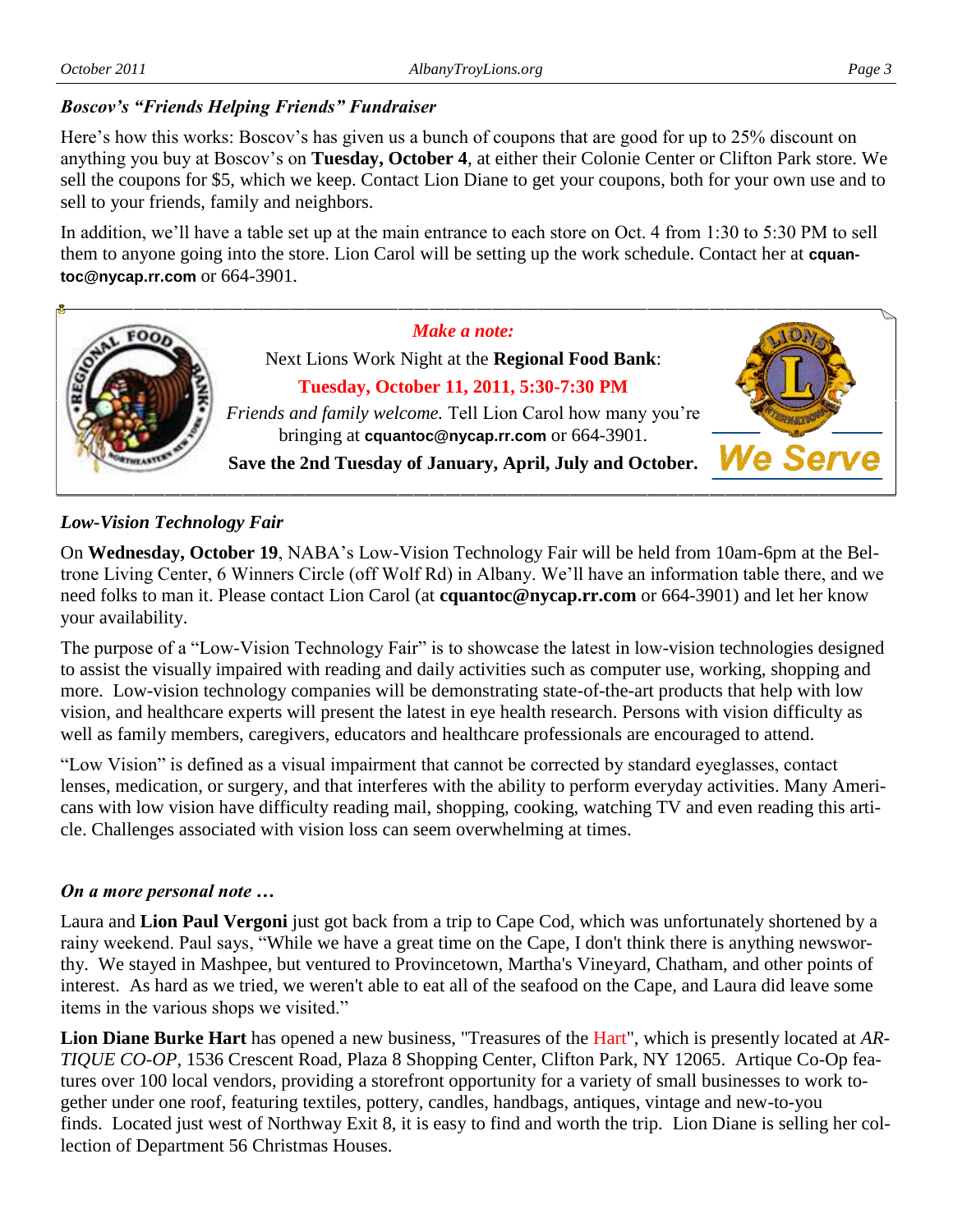Congratulations to **Lion Ruth Sano** on the birth of her twin grandsons. The event is so recent that I have no further details, but I'm sure we'll have an adorable picture for next month's issue.

Folks, the only way I get items for this section is if someone tells me what's going on. This section is intended to increase camaraderie among our members by giving you some idea of what your fellow Lions are up to when they're not being Lions. If you think this is a good idea, you can help by giving me a few words occasionally about what's noteworthy in your life. Or tell me about some other Lion who might be too shy or modest to tell me him/herself. I hate to have to resort to threats, but if I don't get stuff for this section, I may have to include more jokes and cartoons.

### *Happy Birthday!*

Happy **October** birthday to these A&T Lions:

6th - Dennis Fagan 16th - Pam Khabanonda

#### *Mark your calendar…*

**Tuesday, October 4, 1:30-5:30 PM:** Sign up with Lion Carol\* to work at Boscov's "Friends Helping Friends" day.

**Wednesday, October 5, 6 PM:** General meeting at the Red Front. Our guest speakers are from Hope Club.

**Tuesday, October 11, 5:30-7:30 PM:** Work session at Regional Food Bank. Sign up with Lion Carol\*.

**Wednesday, October 19, 8 AM:** Board meeting at the Alexis Diner. All members are welcome.

**Wednesday, October 19, 10 AM - 6 PM:** NABA Low-Vision Tech Fair. Sign up with Lion Carol\* to man our table (very easy job).

**Wednesday, December 7, 2011:** Save the date for our multi-club Holiday Party. See page 6.

\* You can reach Lion Carol at **cquantoc@nycap.rr.com** or 664-3901.

Visit your club's web site: **ALBANYTROYLIONS.ORG**, your district web site: **20Y2LIONS.ORG**, and International's web site: **LIONSCLUBS.ORG**. And remember to do your on-line shopping at **ALBANYTROYLIONS.PENNIESATATIME.COM**





*Happy Anniversary!* Happy Lions anniversary to these

**October** inductees:

Jerry Gordon - 20 years Larry Krug - 32 years Paul Vergoni - 32 years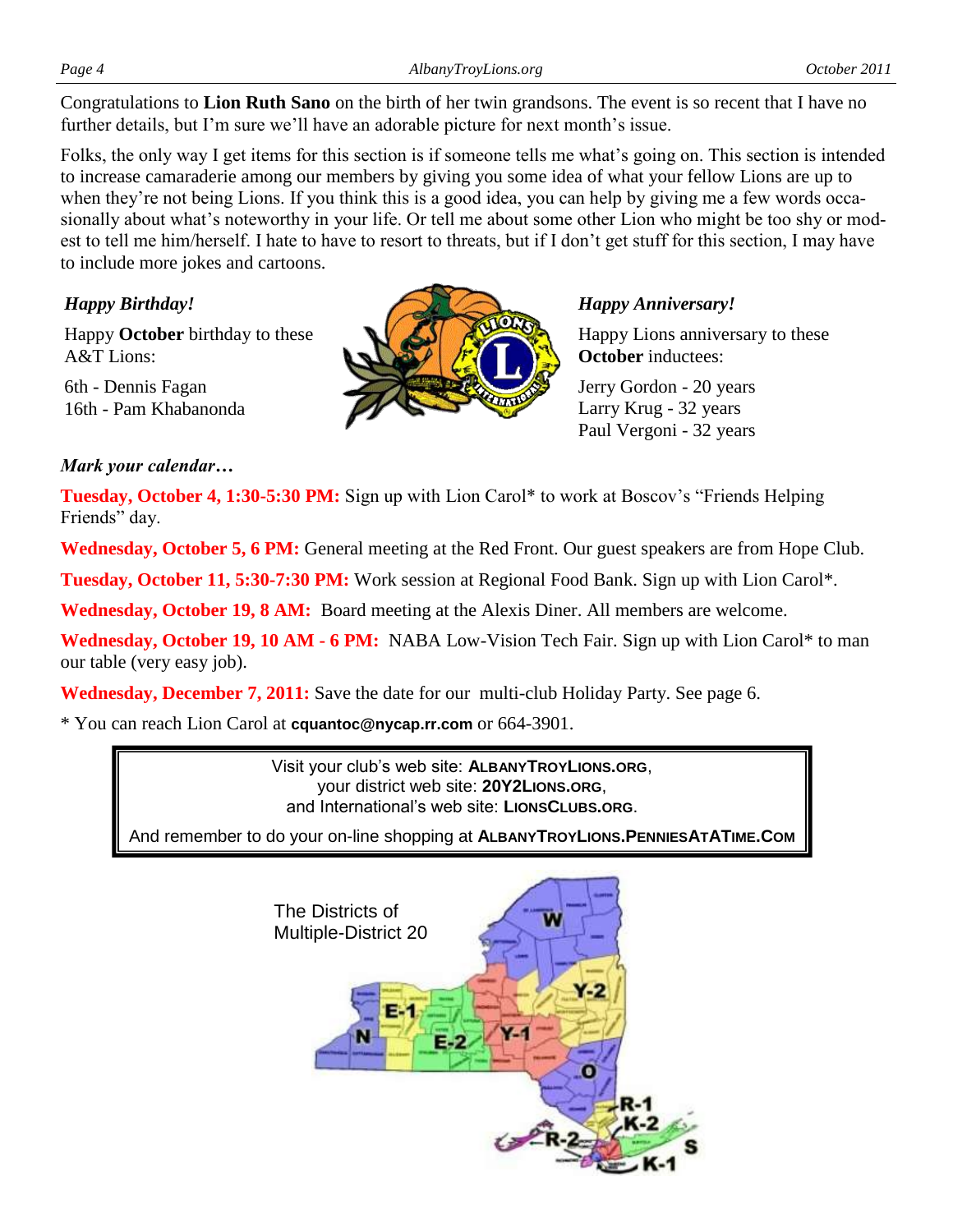

info@AlbanyTrovLions.org

## **HOLIDAY GREENS SALE: ~ 24"– 26" Double Sided Balsam Wreaths w/ Red Bow - \$16.00 ~ 34" Balsam Cross on Wood Frame - \$19.00 ~ Large Round Kissing Balls - \$26.00 60" X 36" Cemetery Blankets - \$24.00**

*AVAILABLE: FRIDAY, NOVEMBER 25th THROUGH MONDAY, NOVEMBER 28th, 2011*

**TO BE PICKED UP AT THE HOME OF:** *(OR A LOCATION PRE-ARRANGED.)*

> **LIONS TOM & DIANE BURKE HART 8 GREENWOOD ROAD WYNANTSKILL, NY 12198**

> > **518-283-6099** *OR* **518-605-8600**

*ALL ORDERS AND CHECKS MUST BE RECEIVED NO LATER THAN MONDAY, OCTOBER 31, 2011 Checks to be made payable to: ALBANY & TROY LIONS CLUB*

> **ORDERS TAKEN BY: LION DIANE BURKE HART – 518-283-6099** *OR* **518-605-8600**